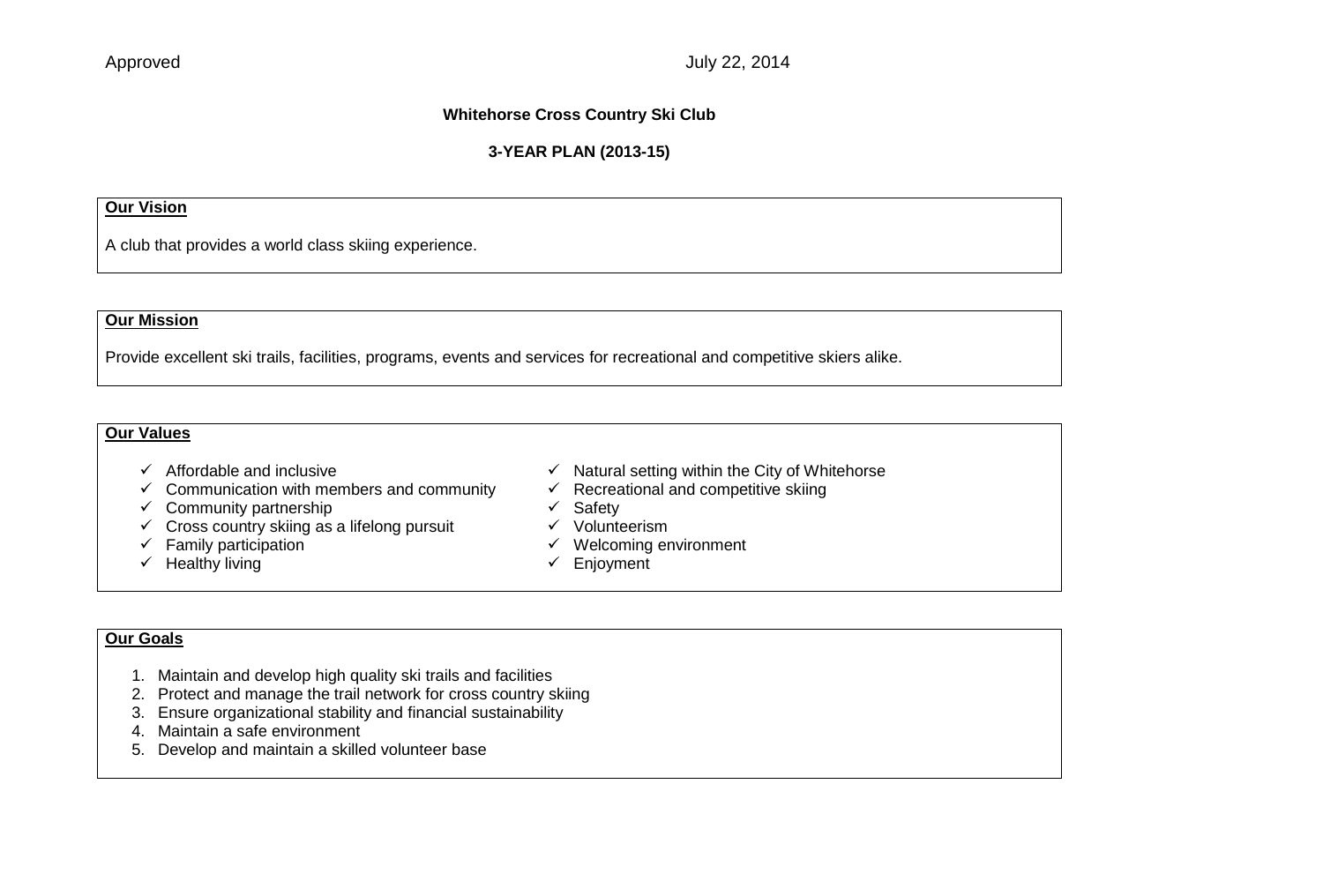|     | Objective                                       | <b>Action Items</b>                                         | Priority |
|-----|-------------------------------------------------|-------------------------------------------------------------|----------|
| 1.1 | Ensure the trail network and stadium            | Evaluate and develop annual summer maintenance plan to      |          |
|     | meet the club's needs.                          | facilitate winter grooming activities                       |          |
|     |                                                 | Maintain the trails (year round)                            |          |
|     |                                                 | Regularly assess trail grooming priorities                  |          |
|     |                                                 | Ensure racing trails comply with FIS race standards         |          |
|     |                                                 | (homologation)                                              |          |
|     |                                                 |                                                             |          |
| 1.2 | Ensure that equipment meets the<br>club's needs | Evaluate equipment needs and review maintenance plans       | 2        |
|     |                                                 |                                                             |          |
|     |                                                 |                                                             |          |
|     |                                                 |                                                             |          |
|     |                                                 |                                                             |          |
| 1.4 | Ensure that facilities meet the club's          | Complete plan development and conduct feasibility study for |          |
|     | needs                                           | wax room makeover                                           |          |
|     |                                                 | Develop plan for equipment storage needs                    |          |
|     |                                                 | Develop annual facility maintenance plan                    |          |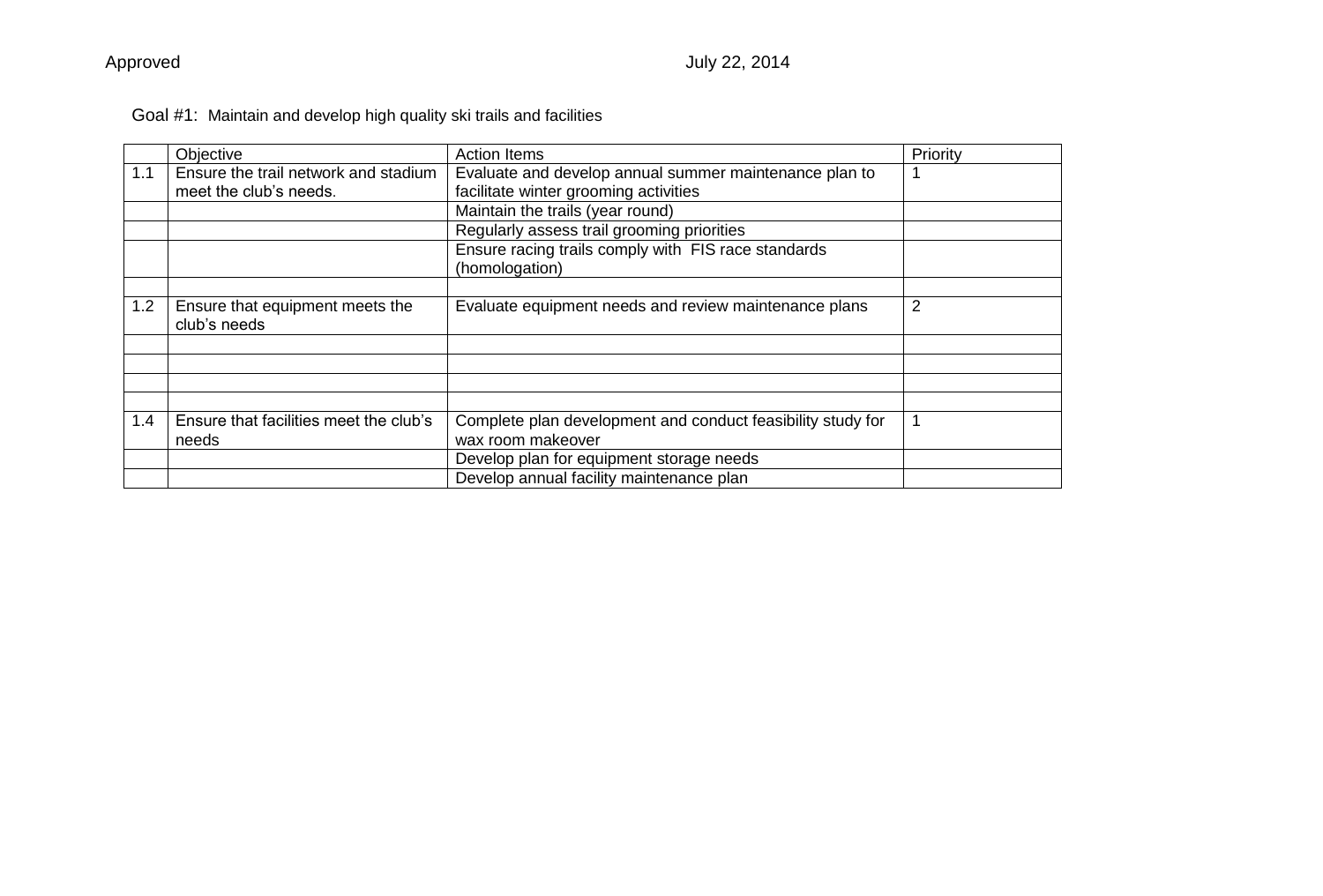## Goal #2: Protect the trail network

|     | Objective                                             | <b>Action Items</b>                                                                                | Priority |
|-----|-------------------------------------------------------|----------------------------------------------------------------------------------------------------|----------|
| 2.1 | Secure trail network protection in<br><b>City OCP</b> | Work with City to develop rules and regulations for Mt<br><b>McIntryre Recreation Area</b>         |          |
|     |                                                       | Work with City and other user groups to ensure park<br>designation stays in OCP                    |          |
|     |                                                       | Participate in appropriate planning committees and groups<br>(e.g. Trails and Greenways Committee) |          |
|     |                                                       |                                                                                                    |          |
| 2.2 | Minimize disruption to trails                         | Continue to lobby YG to withdraw lands from mineral                                                |          |
|     |                                                       | staking                                                                                            |          |
|     |                                                       | Maintain relationship with ATCO; renew lease at term                                               |          |
|     |                                                       | (December 2013)                                                                                    |          |
|     |                                                       | Maintain relationship with Coyne and other mining interests                                        |          |
|     |                                                       | Renew MOU with Coyne                                                                               |          |
|     |                                                       | Monitor and respond to potential encroachment on trail                                             |          |
|     |                                                       | system                                                                                             |          |
|     |                                                       | Ensure Licence of Occupation is kept up to date                                                    |          |
|     |                                                       |                                                                                                    |          |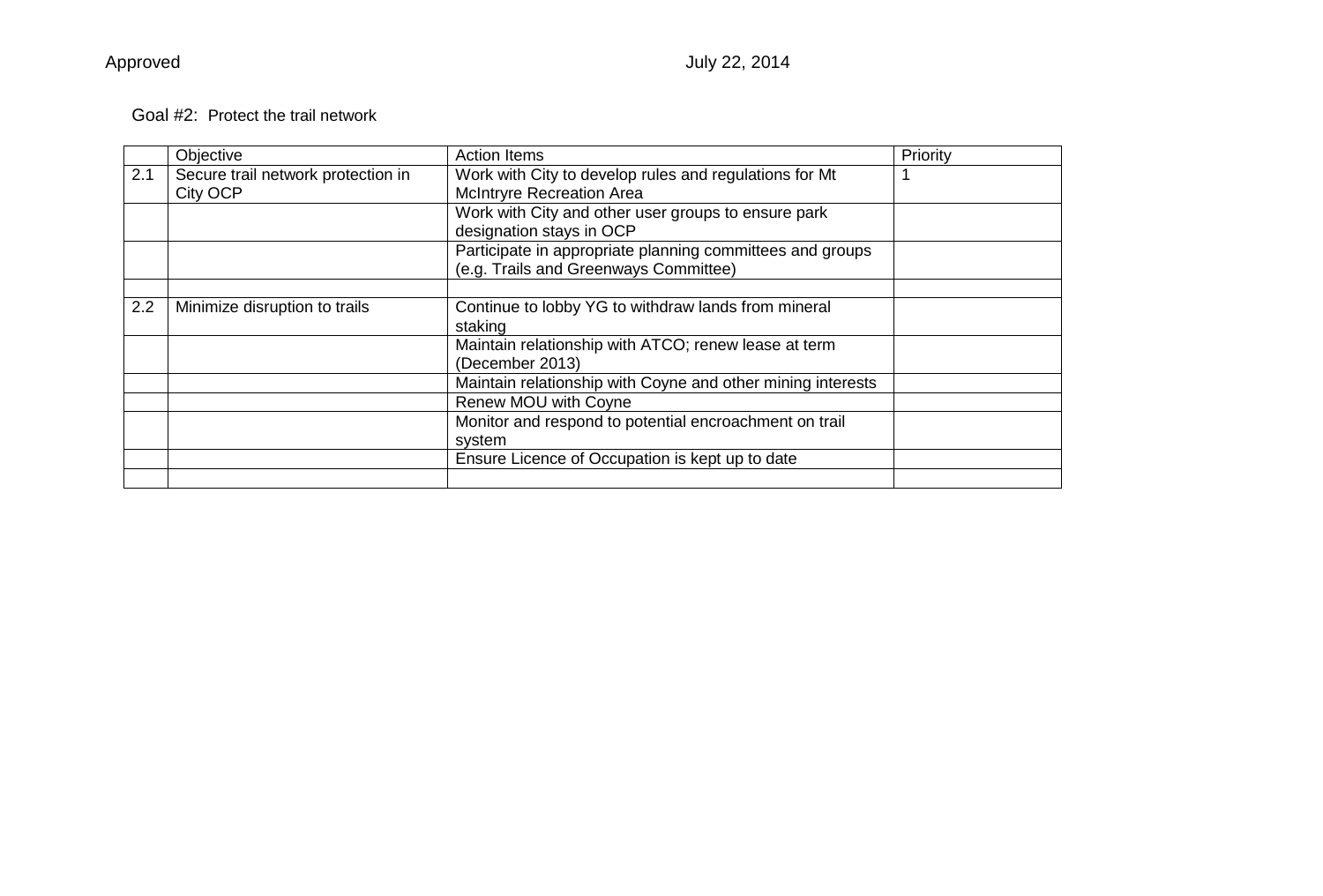# Goal #3: Ensure organizational and financial stability and sustainability

|     | Objective                                      | <b>Action Items</b>                        | Priority       |
|-----|------------------------------------------------|--------------------------------------------|----------------|
| 3.1 | Ensure efficient and effective club governance | Update and develop policies<br>as required | 1(a)           |
|     |                                                | Review bylaws to ensure they               | 1(b)           |
|     |                                                | are current and meet needs of              |                |
|     |                                                | new business model                         |                |
|     |                                                | Finalize implementation of                 |                |
|     |                                                | new governance model                       |                |
|     |                                                | Develop board retention and                |                |
|     |                                                | recruitment strategy                       |                |
|     |                                                |                                            |                |
| 3.2 | Improve financial sustainability               | Review long term season and                | $\mathbf{1}$   |
|     |                                                | day pass structure                         |                |
|     |                                                | Assess and update                          | $\overline{2}$ |
|     |                                                | sponsorship plan                           |                |
|     |                                                | Develop annual revenue                     | 3              |
|     |                                                | generation plan                            |                |
|     |                                                | Develop long term capital plan             |                |
|     |                                                | Assess and update risk                     |                |
|     |                                                | management plan                            |                |
|     |                                                | Invest strategically in                    |                |
|     |                                                | equipment and facilities                   |                |
|     |                                                | development to reduce annual               |                |
|     |                                                | operating costs                            |                |
|     |                                                | Identify opportunities for                 |                |
|     |                                                | process improvements to                    |                |
|     |                                                | reduce operating costs.                    |                |
|     |                                                | Develop annual grant                       |                |
|     |                                                | application schedule and plan              |                |
|     |                                                | Review reserve funds policy                |                |
|     |                                                | Implement 3-year financial                 |                |
|     |                                                | planning process                           |                |
|     |                                                |                                            |                |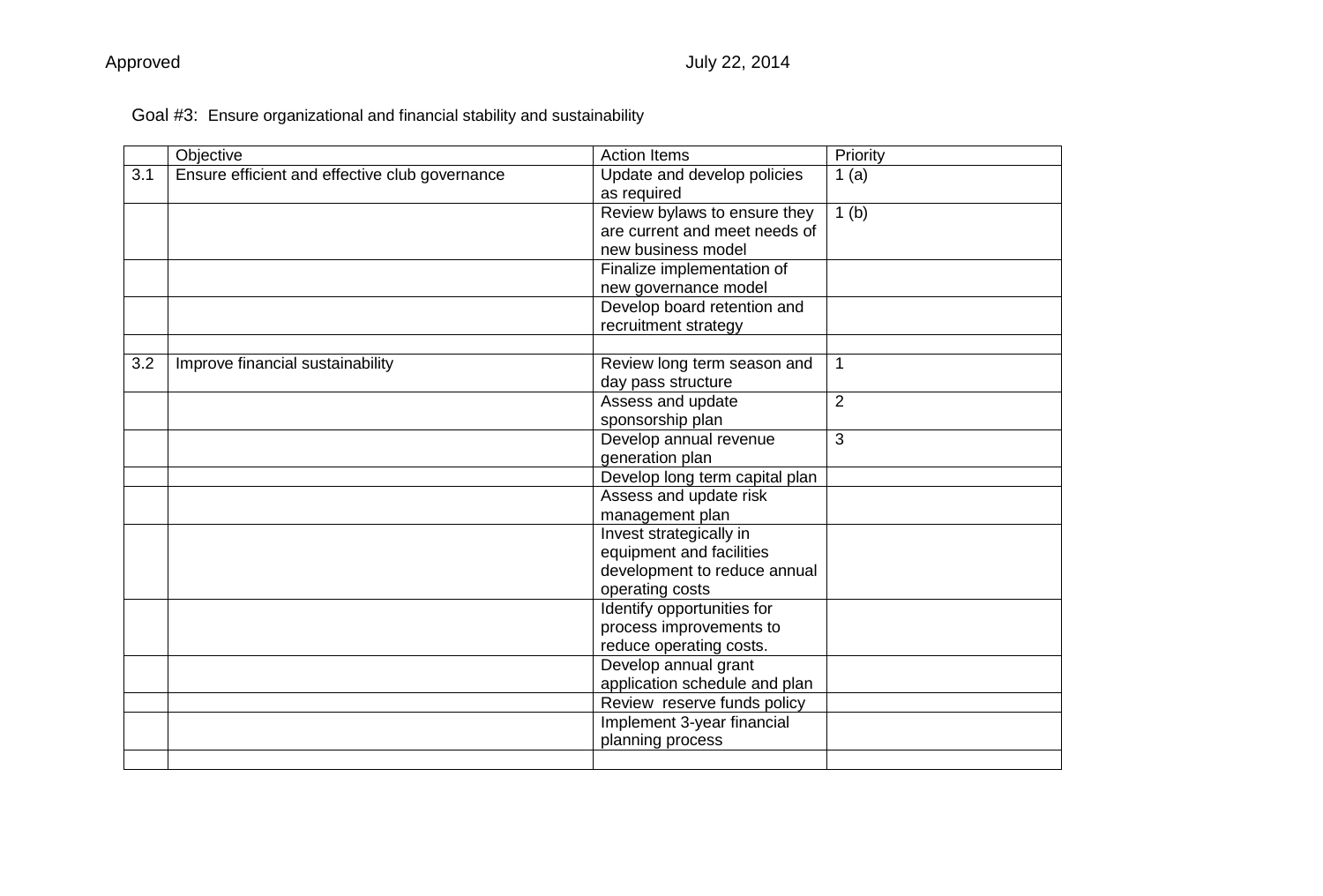| 3.3<br>Ensure appropriate HR management system is in place<br>Complete analysis of and<br>1(a)<br>implement new staffing model<br>Develop and implement HR<br>1(b)<br>management tools (job<br>descriptions, performance<br>review process,<br>compensation)<br>3.4<br>Enhance club and sport profile in the community<br>Implement and maintain<br>regular communications with<br>public<br>Evaluate and develop new<br>club web site |  |
|----------------------------------------------------------------------------------------------------------------------------------------------------------------------------------------------------------------------------------------------------------------------------------------------------------------------------------------------------------------------------------------------------------------------------------------|--|
|                                                                                                                                                                                                                                                                                                                                                                                                                                        |  |
|                                                                                                                                                                                                                                                                                                                                                                                                                                        |  |
|                                                                                                                                                                                                                                                                                                                                                                                                                                        |  |
|                                                                                                                                                                                                                                                                                                                                                                                                                                        |  |
| Evaluate effectiveness of<br>social media tools                                                                                                                                                                                                                                                                                                                                                                                        |  |
| Develop a regional/national<br>competition hosting strategy                                                                                                                                                                                                                                                                                                                                                                            |  |
| 3.5<br>Attract and retain club members<br>Promote value and benefits of<br>club membership                                                                                                                                                                                                                                                                                                                                             |  |
| Regularly evaluate member<br>needs                                                                                                                                                                                                                                                                                                                                                                                                     |  |
| Evaluate and assess program<br>appeal to both new and<br>existing members                                                                                                                                                                                                                                                                                                                                                              |  |
|                                                                                                                                                                                                                                                                                                                                                                                                                                        |  |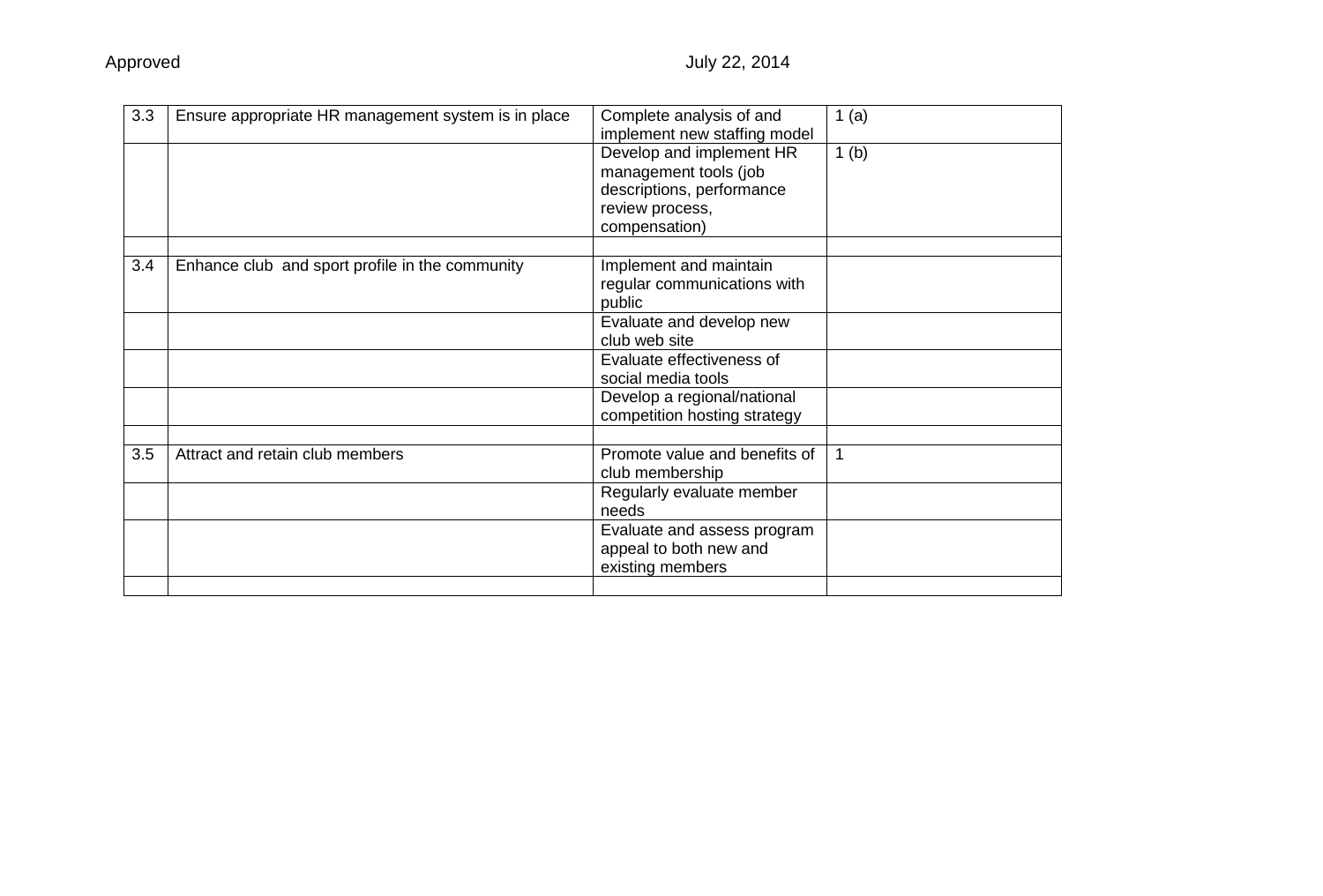## Goal #4: Maintain a safe environment

|     | Objective                                 | <b>Action Items</b>              | Priority |
|-----|-------------------------------------------|----------------------------------|----------|
| 4.1 | Make trails and facilities safe for users | Review policies and              |          |
|     |                                           | processes                        |          |
|     |                                           | Implement signage project        |          |
|     |                                           | Ensure membership                |          |
|     |                                           | awareness of potential           |          |
|     |                                           | hazards                          |          |
|     |                                           | Assess trails and facilities for | 1        |
|     |                                           | potential hazards                |          |
|     |                                           | Incorporate hazard analysis      | 1        |
|     |                                           | into risk management plan        |          |
|     |                                           | Annual review of emergency       | 1        |
|     |                                           | plan                             |          |
|     |                                           | Ensure all staff, board          |          |
|     |                                           | members, RCMP; EMS,              |          |
|     |                                           | Canada Games Centre, Ski         |          |
|     |                                           | Patrol and Curling Club          |          |
|     |                                           | Manager are familiar with        |          |
|     |                                           | emergency plans.                 |          |
|     |                                           |                                  |          |